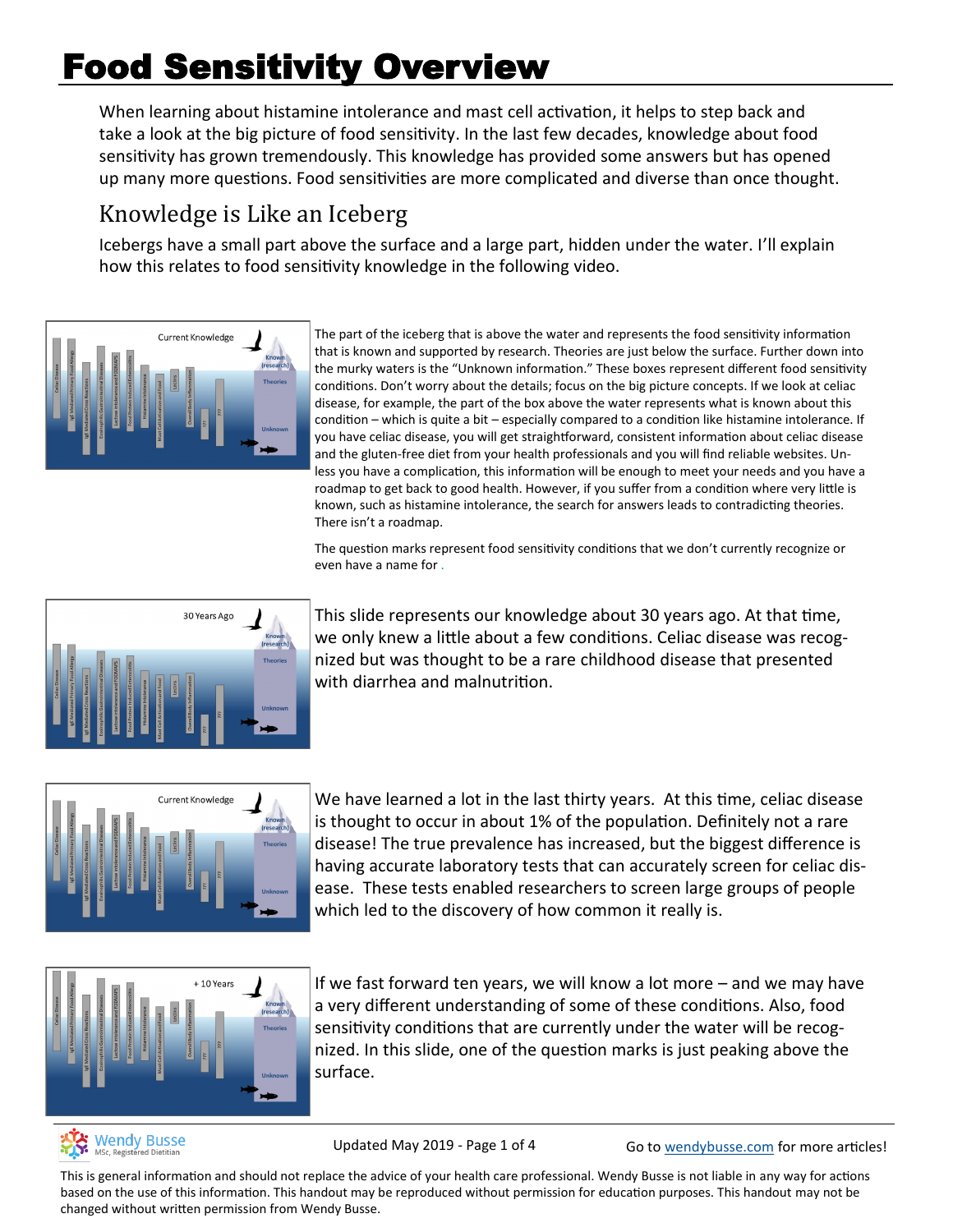

In the next section of this article, I will talk about how letting go of the search for answers below the surface can improve your quality of life.

After that, I will briefly review our current understanding of the most common food sensitivity conditions. In other words, the information above the surface. As you read about each condition, keep in mind that there is a great deal below the surface that we don't understand yet.

### Searching For Answers That Are Below the Surface

Clients with mysterious food sensitivity symptoms, are often searching for exact answers about the cause of their symptoms and exact treatment. But in most cases, we don't have those answers and clients are searching for answers that don't exist. The search for these illusive answers can cause more stress and suffering than the physical symptoms. Accepting that you may be suffering from a condition that is largely "under the surface" and that you may not find exact answers, can help you let go of a frustrating search. The good news is that you can find helpful treatments or lifestyle changes through systematic experimentation - even if you don't know the exact cause.

Frustrated clients often turn to food sensitivity testing to get answers, but for reasons discussed in the next article, I would not suggest this.

# Food Allergy and Food Intolerance

It's important to remember that food sensitivity is a reaction to a compound within the food, not the food itself. The best example is the difference between milk allergy and milk intolerance (lactose intolerance). With an allergy, the immune system is reacting to a specific milk protein (but everything else in the milk is okay). With lactose intolerance, the milk sugar (lactose) is the problem.

I've listed the most common food sensitivity conditions below. Coming back to our iceberg analogy, this is the "above the water" information. If your food sensitivity symptoms do not fit into one of these categories, you may be suffering from a "below the surface" condition. Hopefully, we will know more in the future. Even if you don't know

the exact cause of your symptoms, you can find helpful treatments or lifestyle changes through systematic experimentation.

# Food Allergy

Food allergies are an adverse reaction to a food that is mediated by the immune system. Our immune system protects us with inflammatory chemicals to kill harmful germs. If the immune system mistakes a food protein as harmful, inflammatory chemicals are released and cause inflammatory symptoms. I'll briefly describe the most common food allergies below.

Food allergy symptoms are usually consistent (e.g. you react with similar symptoms each time you eat the food).

# IgE Food Allergy

*What's happening in the body (pathology):* The immune system produces IgE antibodies against a food protein, and the IgE attaches to mast cells in the digestive system. In the case of peanut allergy, the immune system produces peanut IgE. If the mast cells encounter peanut, they will activate (release inflammatory chemicals). Typical symptoms include:

- Typical IgE food allergy symptoms include:
- Digestive sudden vomiting and/or diarrhea,
- Respiratory wheezing, difficulty breathing (asthma),
- Skin hives, swelling, itching, tingling in the mouth or face,
- Other -headache, impending doom.

Severe symptoms (anaphylaxis) can include a sudden drop in blood pressure (shock) and severe asthma.

*Timing between food intake and symptoms:* Symptoms usually occur within minutes to a few hours after eating the food.

*Diagnosis:* The connection between the food and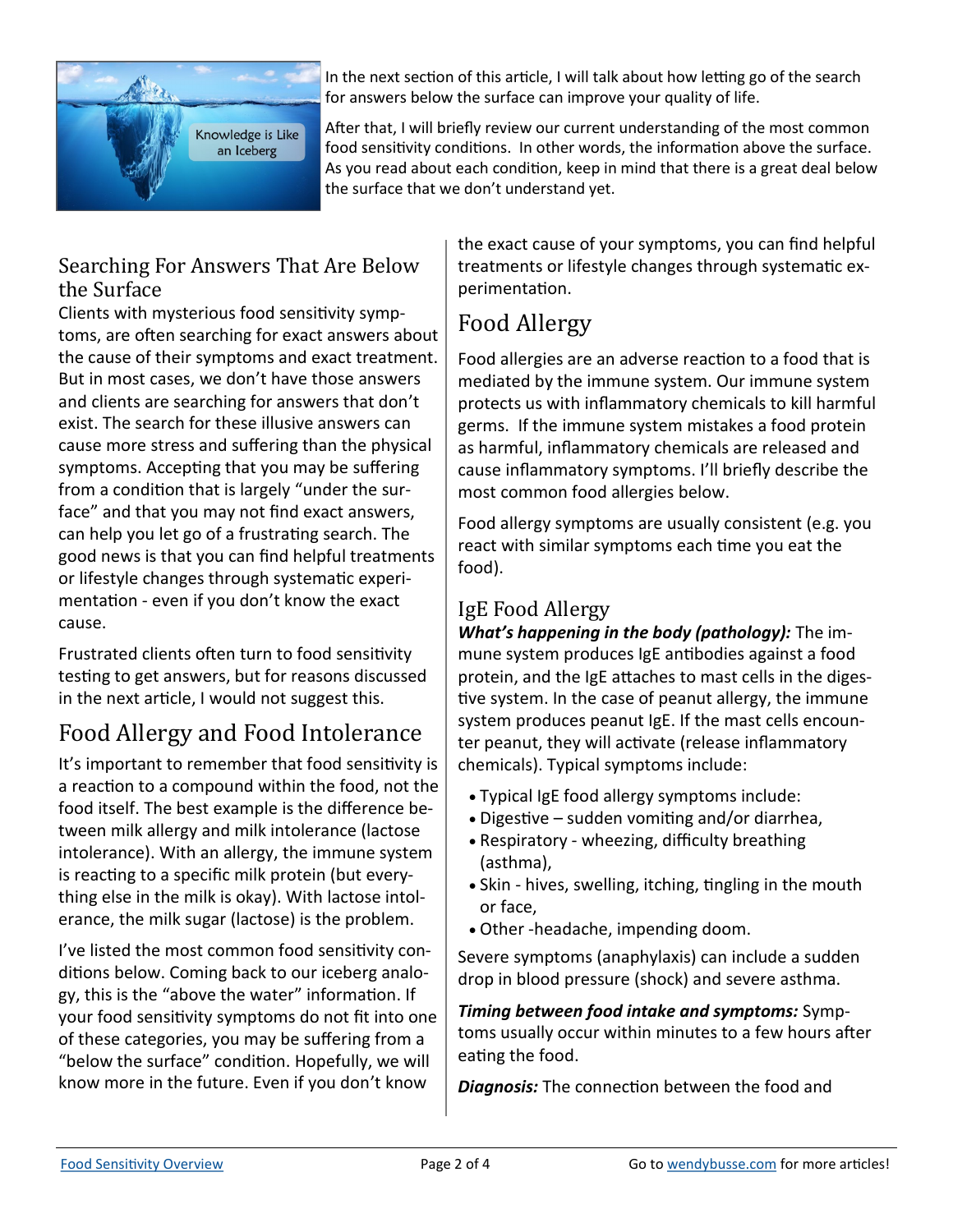symptoms is usually obvious because the timing is quick, and symptoms are consistent (occur every time the food is eaten, even in small amounts). The diagnosis is based on the client's reported symptoms and blood or skin tests -confirming IgE to the specific food or food protein. If the diagnosis is uncertain, the physician may do a medically supervised food challenge (see [IgE Food Allergy\).](https://wendybusse.com/ige-food-allergy/)

*Treatment:* The food allergen is entirely responsible for the symptoms. The patient will not have symptoms if they avoid the allergen.

# IgE Food Allergy (Cross Reactions)

*What's happening in the body:* The immune system produces IgE against a protein in an environmental substance (e.g. plant pollen). Plant foods (such as fruit, vegetable, nut, etc.) have similar proteins and eating these plant foods may lead to symptoms. The most commonly recognized condition is oral allergy syndrome, which causes inflammation and itching in the mouth and face.

#### *Timing between food intake and symptoms:*

Symptoms usually occur within minutes to a few hours after eating the food.

*Diagnosis:* There are no laboratory tests to directly diagnose food allergy cross reactions.

*Treatment:* The food allergen is entirely responsible for the symptoms. The patient will not have symptoms if they avoid the allergen.

#### Celiac Disease

*What's happening in the body:* In genetically susceptible individuals, the immune system produces autoimmune antibodies in response to gluten ingestion. The autoimmune antibodies travel throughout the body and cause damage to a variety of organs. Gluten also damages the nutrient absorbing surface of the small intestine, so patients often suffer from malnutrition (e.g. anemia, osteoporosis, etc.).

#### *Timing between food intake and symptoms:*

Damage to the body occurs over time, so the connection between gluten and symptoms is not usually obvious. However, after following a glutenfree diet, patients often experience immediate discomfort if they eat gluten.

*Diagnosis:* The diagnosis starts with a blood test to detect autoimmune antibodies. If the blood test is positive, patients see a gastroenterologist for a small bowel biopsy. The patient must be eating gluten a few months before the test for it to be accurate. See [Test for Celiac Disease before](https://wendybusse.com/celiac-test/)  [Restricting Gluten.](https://wendybusse.com/celiac-test/)

*Treatment:* Gluten is a protein found in wheat, barley and rye. With a strict gluten-free diet, the autoimmune antibodies disappear, and the small intestine heals. Gluten is entirely responsible, and symptoms will disappear after a few months with a strict gluten-free diet (in most cases).

## Food Intolerance

Food intolerance is an "umbrella term" for many different adverse food reactions that are not mediated by the immune system.

Food intolerance is often inconsistent (you react differently on different days).

#### Lactose Intolerance

*What's happening in the body:* Lactose (carbohydrate in milk) is broken down by the lactase enzyme in the digestive system. If the lactase enzyme is absent or not functioning well, lactose is not broken down and absorbed, so it travels on to the large intestine. Bacteria ferment the lactose, leading to gas, bloating and diarrhea.

Timing between food intake and symptoms: It takes time for the lactose to travel to the large intestine, so the symptoms (diarrhea, gas, bloating) start in about  $4 - 6$  hours after consuming lactose.

*Diagnosis:* Your doctor can order lab tests, but the results don't always correlate with symptoms. The best diagnosis is eliminating lactose and then reintroducing it.

*Treatment:* Many patients can eat small quanti-